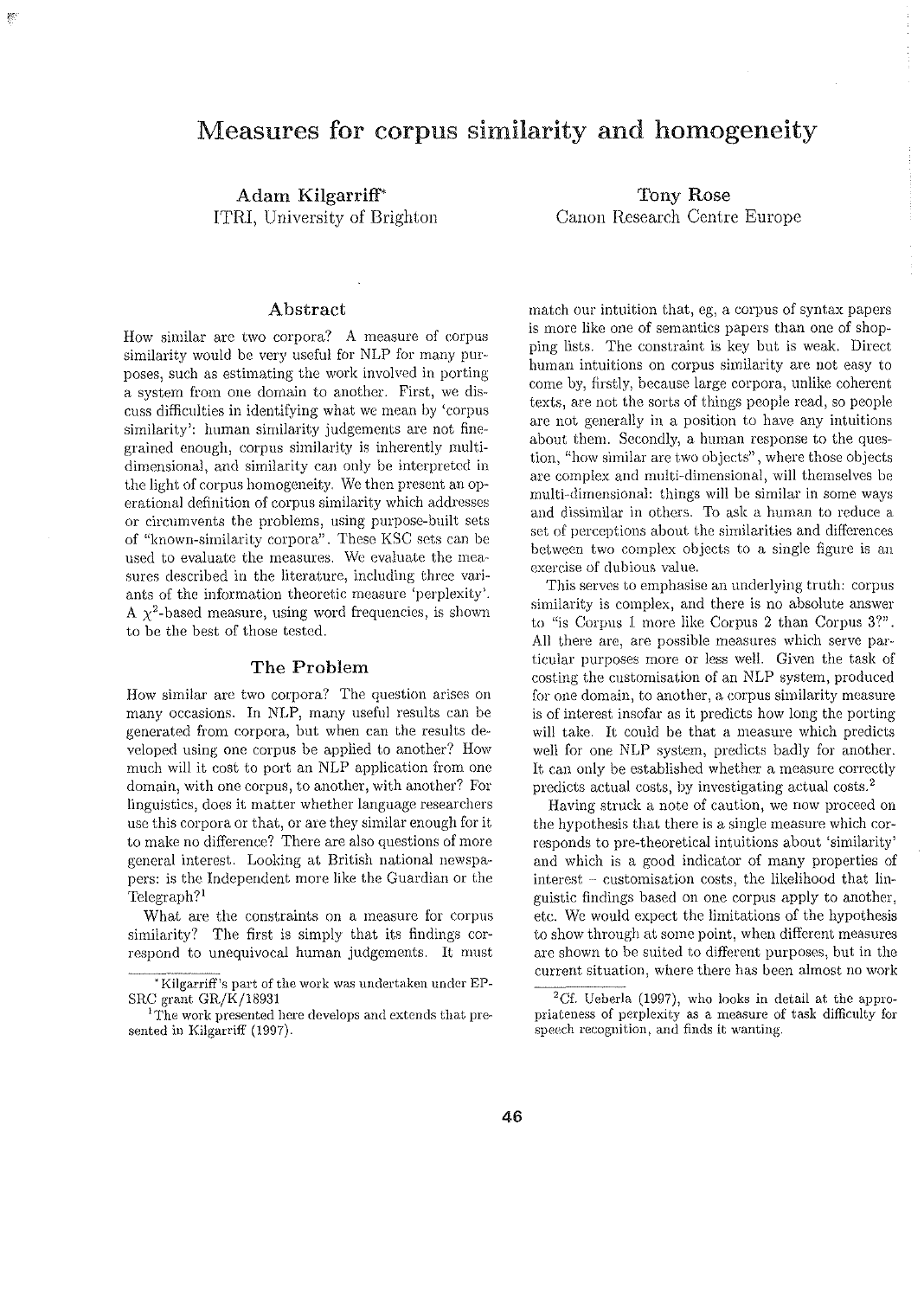| Corpus 1 | Corpus 2 | Distance    | Interpretation                            |
|----------|----------|-------------|-------------------------------------------|
| equal    | equal    | equal       | same language variety/ies                 |
| equal    | equal    | high        | different language varieties              |
| high     | low      | high        | corpus 2 is homogeneous and falls within  |
|          |          |             | the range of 'general' corpus 1           |
| high     | low      | higher      | corpus 2 is homogeneous and falls outside |
|          |          |             | the range of 'general' corpus 1           |
| high     | high     | low         | impossible                                |
| low      | low      | a bit lower | overlapping; share some varieties         |
| high     | high     | a bit lower | similar varieties                         |

Table I: Interactions between homogeneity and similarity: a similarity measure can only be interpreted with respect to homogeneity.

**High** means a large distance between corpora, or large within-corpus distances, so the corpus is heterogeneous/corpora are dissimilar; **low,** that the distances are low, so the corpus is homogeneous/corpora are similar. **High, low and <b>equal** are relative to the other columns in the same row, so, in row 2, 'equal' in the first two columns reads that the within-corpus distance (homogeneity) of Corpus I is roughly equal to the within-corpus distance of Corpus 2, and 'high' in the Distance column reads that the distance between the corpora is substantially higher than these within-corpus distances.

on the question, it is a good starting point.

#### Similarity and homogeneity

How homogeneous is a corpus? The question is both of interest in its own right, and is a preliminary to any quantitative approach to corpus similarity. In its own right, because a sublanguage corpus, or one containing only a specific language variety, has very different characteristics to a general corpus (Biber, 1993) yet it is not obvious how a corpus's position on this scale can be assessed. As a preliminary to measuring corpus similarity, because it is not clear what a measure of similarity would mean if a homogeneous corpus (of, eg, software manuals) was being compared with a heterogeneous one (eg. Brown). Ideally, the same measure can be used for similarity and homogeneity, as then, Corpus !/Corpus 2 distances will be directly comparable with heterogeneity (or "within-corpus distances") for Corpusl and Corpus2. This is the approach adopted here.

Not all combinations of homogeneity and similarity scores are logically possible. A corpus cannot be much more similar to something else than it is to itself. Some of the permutations, and their interpretations, are shown in Table 1.

The last two lines in the table point to the differences between general corpora and specific corpora. High within-corpus distance scores will be for general corpora) which embrace a number of language varieties. Corpus similarity between general corpora will be a matter of whether all the same language varieties are represented in each corpus, and in what proportions. Low within-corpus distance scores will typically relate to corpora of a single language variety, so here, scores may be interpreted as a measure of the distance between the two varieties.

# Related Work

There is very little work which explicitly aims to measure similarity between corpora. Johansson and Hofland (1989) aim to find which genres, within the LOB corpus, most resemble each other. They take the 89 most common words in the corpus, find their rank within each genre, and calculate the Spearman rank correlation statistic ('spearman').

Rose, Haddock, and Tucker (1997) explore how performance of a speech recognition system varies with the size and specificity of the training data used to build the language model. They have a small corpus of the target text type, and experiment with 'growing' their seed corpus by adding more same-text-type material. They use spearman and log-likelihood (Dunning, 1993) as measures to identify same-text-type corpora. Spearman is evaluated below.

There is a large body of work aiming to find words which are particularly characteristic of one text, or corpus) in contrast to another, in various fields including linguistic variation studies (Rayson, Leech, and Hodges, 1997), author identification (Mosteller and Wallace, 1964) and information retrieval (Salton, 1989; Dunning, 1993). Biber (1988, 1995) explores and quantifies the differences between corpora from a sociolinguistic perspective. While all of this work touches on corpussimilarity, none looks at is as a topic of itself.

Sekine (1997) explores the domain dependence of parsing. He parses corpora of various text genres and counts the number of occurrences of each subtree of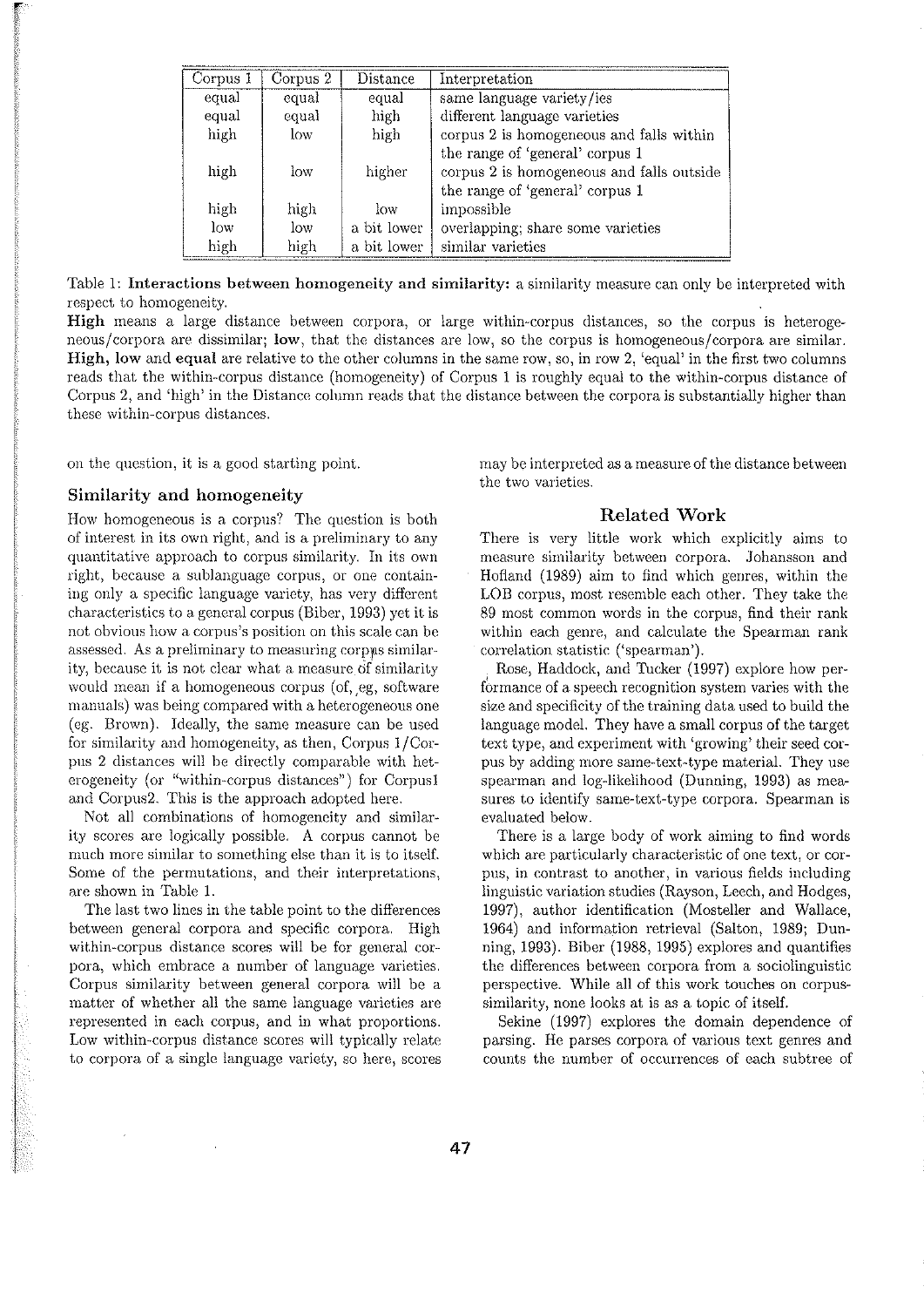depth one. This gives him a subtree frequency Jist for each corpus, and he is then able to investigate which subtrees are markedly different in frequency between corpora. Such work is highly salient for customising parsers for particular domains. Subtree frequencies could readily replace word frequencies for the frequency-based measures below.

In information-theoretic approaches, perplexity is a widely-used measure. Given a language model and a corpus, perplexity "is, crudely speaking, a measure of the size of the set of words from which the next word is chosen given that we observe the history of ... words'' • (Roukos, 1996). Perplexity is most often used to assess how good a language modelling strategy is, so is used with the corpus held constant. Achieving low perplexity in the language model is critical for high-accuracy speech recognition, as it means there are fewer highlikelihood candidate words for the speech signal to be compared with.

Perplexity can be used to measure a property akin to homogeneity if the language modelling strategy is held constant and the corpora are varied. In this case, perplexity is taken to measure the intrinsic difficulty of the speech recognition task: the less constraint the domain corpus provides on what the next word might be, the harder the task. Thus Roukos (1996) presents a table in which different corpora are associated \vith different perplexities.

Perplexity measures are evaluated below.

#### "Known-Similarity Corpora"

A "Known-Similarity Corpora" (KSC) set is built as follows: two reasonably distinct text types,  $A$  and  $B$ , arc taken. Corpus 1 comprises 100% A; Corpus 2, 90% A and 10% B; Corpus 3, 80% A and 20% B; and so on. *We* now have at our disposal a set of fine-grained statements of corpus similarity: Corpus 1 is more like Corpus 2 than Corpus 1 is like Corpus 3. Corpus 2 is more like Corpus  $3$  than Corpus  $1$  is like Corpus  $4$ , etc. Alternative measures can now be evaluated, by determining how many of these 'gold standard judgements' they get right. For a set of n Known-Similarity Corpora there are

$$
\sum_{i=1}^{n} (n-i) \left( \frac{i(i+1)}{2} - 1 \right)
$$

gold standard judgements (see Appendix for proof) and the ideal measure would get all of them right. Measures can be compared by seeing what percentage of gold standard judgements they get right.

Two limitations on the validity of the method are, first, there are different ways in which corpora can be different. They can be different because each represents one language variety, and these varieties are different, or because they contain different mixes, with some of the same varieties. The method only directly addresses the latter model.

Second, if the corpora are small and the difference in proportions between the corpora is also small, it is not clear that all the 'gold standard) assertions are in fact true. There may be a finance supplement in one of the copies of the Guardian in the corpus, and one of the copies of Acccuntancy may be full of political stories: perhaps, then, Corpus 3 *is* more like Corpus 5 than Corpus 4. This was addressed by selecting the two text types with care so they were similar enough so the measures were not 100% correct yet dissimilar enough to make it likely that all gold-standard judge· ments were true, and by ensuring there was enough data and enough KSG·sets so that oddities of individual corpora did not obscure the picture of the best overall measure.

#### Measures

All the measures use spelt forms of words. None make use of linguistic theories. Comments on an earlier version of the paper included the suggestion that lemmas, or word senses, or syntactic constituents, were more appropriate objects to count and perform computations on than spclt forms. This would in many ways be desirable. However there are costs to be considered. To count, for example, syntactic constituents requires, firstly, a theory of what the syntactic constituents are; secondly) an account of how they can be recognised in running text; and thirdly, a program which performs the recognition. Shortcomings or bugs in any of the three will tend to degrade performance, and it will not be straightforward to allocate blame. Different theories and implementations are likely to have been developed with different varieties of text in focus, so the degradation may well effect different text types differentially. Moreover, practical users of a corpus-similarity measure cannot be expected to invest energy in particular linguistic modules and associated theory. To be of general utility) a measure should be as theory-neutral as possible.

While *we* are planning to explore counts of lemmas and part-of-speech categories, in these experiments we consider only raw word-counts.

#### Word Frequency measures

Two word frequency measures were considered. For each, the statistic did not dictate which words should be compared across the two corpora. In a preliminary investigation we had experimented with taking the most frequent 10, 20, 40 ... 640, 1280, 2560, 5120 words in the union of the two corpora as data points, and had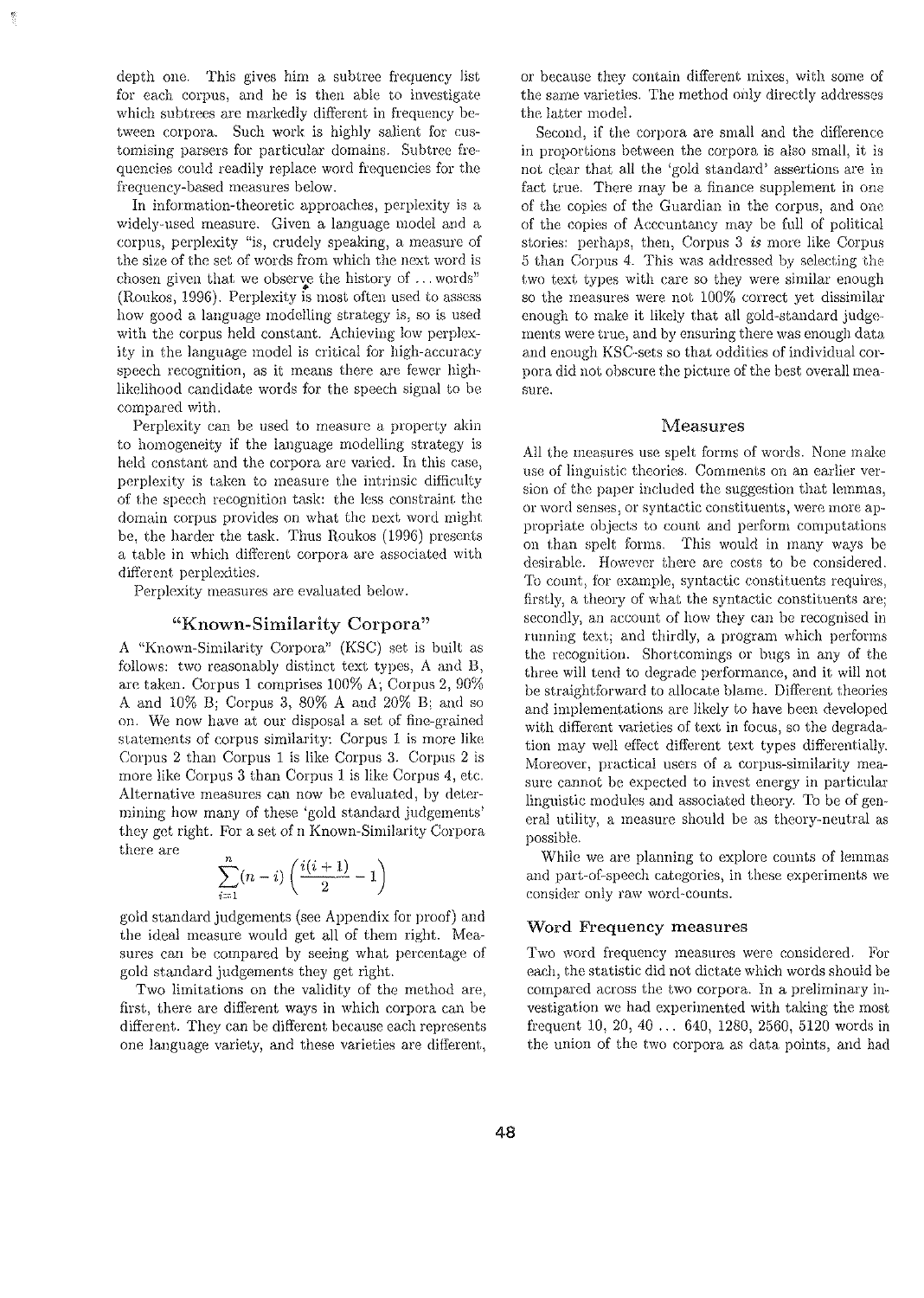achieved the best results with 320 or 640. For the experiments below, we used the most frequent 500 words.

Both word-frequency measures can be directly applied to pairs of corpora, but only indirectly to measure homogeneity. To measure homogeneity:

- L divide the eorpus into 'slices';
- 2. create two subcorpora by randomly allocating half the slices to each;
- 3. measure the similarity between the subcorpora;
- 4. iterate with different random allocations of slices;
- 5. calculate mean and standard deviation over all iterations.

Wherever similarity and homogeneity figures were to be compared, the same method was adopting for calculating corpus similarity, with one subcorpus comprising a random half of Corpus 1, the other, a random half of Corpus 2.

## Spearman Rank Correlation Co-efficient

Ranked wordlists are produced for Corpus 1 and Corpus 2. For each of the n most common words, the difference in rank order between the two corpora is taken. The statistic is then the normalised sum of the squares of these differences,

$$
1-\frac{6\Sigma d^2}{n(n^2-1)}
$$

Comment Spearman is easy to compute anchis independent of corpus size: one can directly compare ranked lists for large and small corpora. However there was an *a priori* objection to the statistic. For very frequent words, a difference of rank order is highly significant: if *the* is the most common word in corpus 1 but only 3rd in corpus 2, this indicates a high degree of difference between the genres. At the other end of the scale, if *bread* is in 400th position in the one corpus and 500th in the other, this is of no significance, yet Spearman counts the latter as far more significant than the former.

 $\chi^2$ 

For each of the n most common words, we calculate the number of occurrences in each corpus that would be expected if both corpora were random samples from the same population. If the size of corpora 1 and 2 are  $N_1, N_2$  and word w has observed frequencies  $o_{w,1}, o_{w,2}$ , then expected value  $e_{w,1} = \frac{N_1 \times (e_{w,1} + e_{w,2})}{N_1 + N_2}$  and likewise for  $e_{w,2}$ ; then

$$
\chi^2 = \Sigma \frac{(o-e)^2}{e}
$$

Comment The inspiration for the statistic comes from the  $\chi^2$ -test for statistical independence. As Kilgarriff (1996) shows, the statistic is not in general appropriate for hypothesis-testing in corpus linguistics: a corpus is never a random sample of words, so the null hypothesis is of no interest. But once divested of the hypothesis-testing link,  $\chi^2$  is suitable. The  $(o-e)^2/e$ term gives a measure of the difference in a word's frequency between two corpora, and, while the measure tends to increase with word frequency, in contrast to the raw frequencies it does not increase by orders of magnitude.

The measure docs not directly permit comparison between corpora of different sizes.

## Perplexity and Cross-entropy

From an information-theoretic point of view, *prima fa*cie, entropy is a well-defined term capturing the informal notion of homogeneity, and the cross-entropy be-· tween two corpora captures their similarity. Entropy is not a quantity that can be directly measured. The standard problem for statistical language modelling is to aim to find the model for which the cross-entropy of the model for the corpus is as low as possible. For a perfect language model, the cross-entropy would be the entropy of the corpus (Church and Mercer, 1993; Charniak, 1993).

With language modelling strategy held constant, the cross-entropy of a language model (LM) trained on Corpus 1, as applied to Corpus 2, is a similarity measure. The cross-entropy of the LM based on nine tenths of Corpus 1, as applied to the other 'held-out' tenth, is a measure of homogeneity. We standardised on the 'teqfold cross-validation' method for measures of both similarity and homogeneity: that is, for each corpus, we divided the corpus into ten parts<sup>3</sup> and produced ten LMs, using nine tenths and leaving out a different tenth each time. (Perplexity is the log of the cross-entropy of a corpus with itself: measuring homogeneity as selfsimilarity is standard practice in information theoretic approaches.)

To measure homogeneity, we calculated the crossentropy of each of these LMs as applied to the left-out tenth, and took the mean of the ten values. To measure similarity, we calculated the cross-entropy of each of the Corpus 1 LMs as applied to a tenth of Corpus 2 (using a different tenth each time). We then repeated the procedure with the roles of Corpus 1 and Corpus 2 reversed, and took the mean of the 20 values.

<sup>&</sup>lt;sup>3</sup>For the KSC corpora, we ensured that each tenth had an appropriate mix of text types, so that, eg, each tenth of a corpus comprising 70% Guardian, 30% BMJ, also comprised 70% Guardian, 30% BMJ.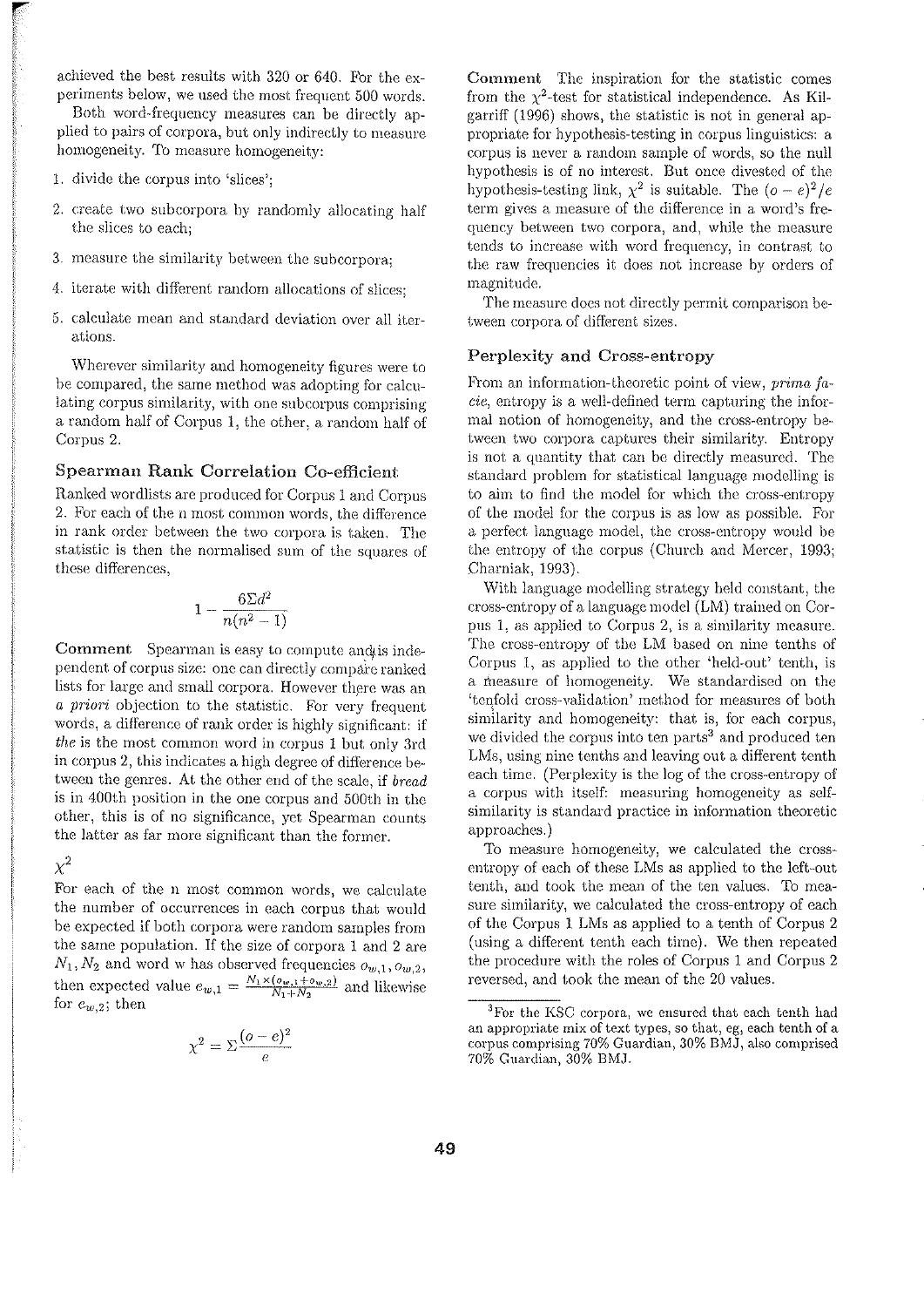All LMs were trigram models. All LMs were produced and calculations performed using the CMU /Cambridge toolkit (Rosenfeld, 1995).

The treatment of words in the test material but not in the training material was critical to our procedure. It is typical in the language modelliug community to represent such words with the symbol UNK, and to calculate the probability for the occurrence of UNK in the test corpus using one of three main strategies.

- Closed vocabulary The vocabulary is defined to in-· elude all items in training and test data. Probabilities for those items that occur in training but not test data, the 'zerotons', are estimated by sharing out the probability mass initially assigned to the singletons and doubletons to include the zerotons.
- Open, type 1 The vocabulary is chosen independently of the training and test data, so the probability of UNK may be estimated by counting the occurrence of unknown words in the training data and dividing by N (the total number of words).
- Open, type 2 The vocabulary is defined to include all and only the training data, so the probability of UNK cannot be estimated directly from the training data. It is estimated instead using the discount mass created by the normalisation procedure.

All three strategies were evaluated.

## Data

All KSC sets were subsets of the British National Corpus (BNC)'. A number of sets were prepared as follows.

For those newspapers or periodicals for which the BNC contained over 300,000 running words of text, word frequency lists were generated and similarity and homogeneity were calculated (using  $\chi^2$ ). We then selected pairs of text types which were modemtely distinct, but not too distinct, to use to generate KSC sets. (In initial experiments, more highly distinct text types had been used, but then both Spearman and  $\chi^2$  had scored 100%, so 'harder' tests involving more similar text types were selected.)

For each pair *a* and b, all the text in the BNC for each of  $a$  and  $b$  was divided into 10,000-word tranches. These tranches were randomly shuffled and allocated as follows:

| first 10 of $a$             | into b0a |     |
|-----------------------------|----------|-----|
| next 9 of a, first 1 of $b$ | into     | b1a |
| next 8 of a, next 2 of $b$  | into     | b2a |
| next 7 of a, next 3 of $b$  | into b3a |     |
|                             |          |     |

 $4$ http://info.ox.ac.uk/bnc

until either the tranches of  $a$  or  $b$  ran out, or a complete 11-corpus KSC-set was formed. A sample of KSC sets are available on the web.<sup>5</sup> There were 21 sets containing between 5 and 11 corpora. The method ensured that the same piece of text never occurred in more than one of the corpora in a KSC set.

The text types used were:

Accountancy (ace); The Art Newspaper (art); British Medical Journal (bmj); Environment Digest (env); The Guardian (gua); The Scotsman (sco); and Today ('lowbrow' daily newspaper, tod).

To the extent that some text types differ in content, whereas others differ in style, both sources of variation are captured here. Accountancy and The Art Newspaper are both trade journals, though in very different domains, while The Guardian and Today are both general national newspapers, of different styles.

## Results

For each KSC-set, for each gold-standard judgement the 'correct answer' was known, eg., "the similarity 1,2" is greater than the similarity  $0,3$ ". A given measure either agreed with this gold-standard statement, or disagreed. The percentage of times it agreed is a measun of the quality of the measure. Results for the cases where all four measures were investigated are presented in Table 2.

|                       | spear |       | closed | type 1 | type 2 |
|-----------------------|-------|-------|--------|--------|--------|
| $_{\mathrm{KSC-set}}$ |       |       |        |        |        |
| acc_gua               | 93.33 | 91.33 | 82.22  | 81.11  | 80.44  |
| art_gua               | 95.60 | 93.03 | 84.00  | 83.77  | 84.00  |
| bmj_gua               | 95.57 | 97.27 | 88.77  | 89.11  | 88.77  |
| env_gua               | 99.65 | 99.31 | 87.07  | 84.35  | 86.73  |

Table 2: Comparison of four measures

The word frequency measures outperformed the per· plexity ones. It is also salient that the perplexity mea· sures required far more computation: ca. 12 hours on *c*  Sun, as opposed to around a minute.

Spearman and  $\chi^2$  were tested on all 21 KSC-sets, and  $\chi^2$  performed better for 13 of them, as shown in Table 3

| ---    | .<br>۳۰ تا ۱۵۰۰ |  |  |
|--------|-----------------|--|--|
| היוריי |                 |  |  |

Table 3: Spearman/ $\chi^2$  comparison on all KSCs

<sup>5</sup>http://www.itri.bton.ac.uk/~Adam.Kilgarriff/KSC/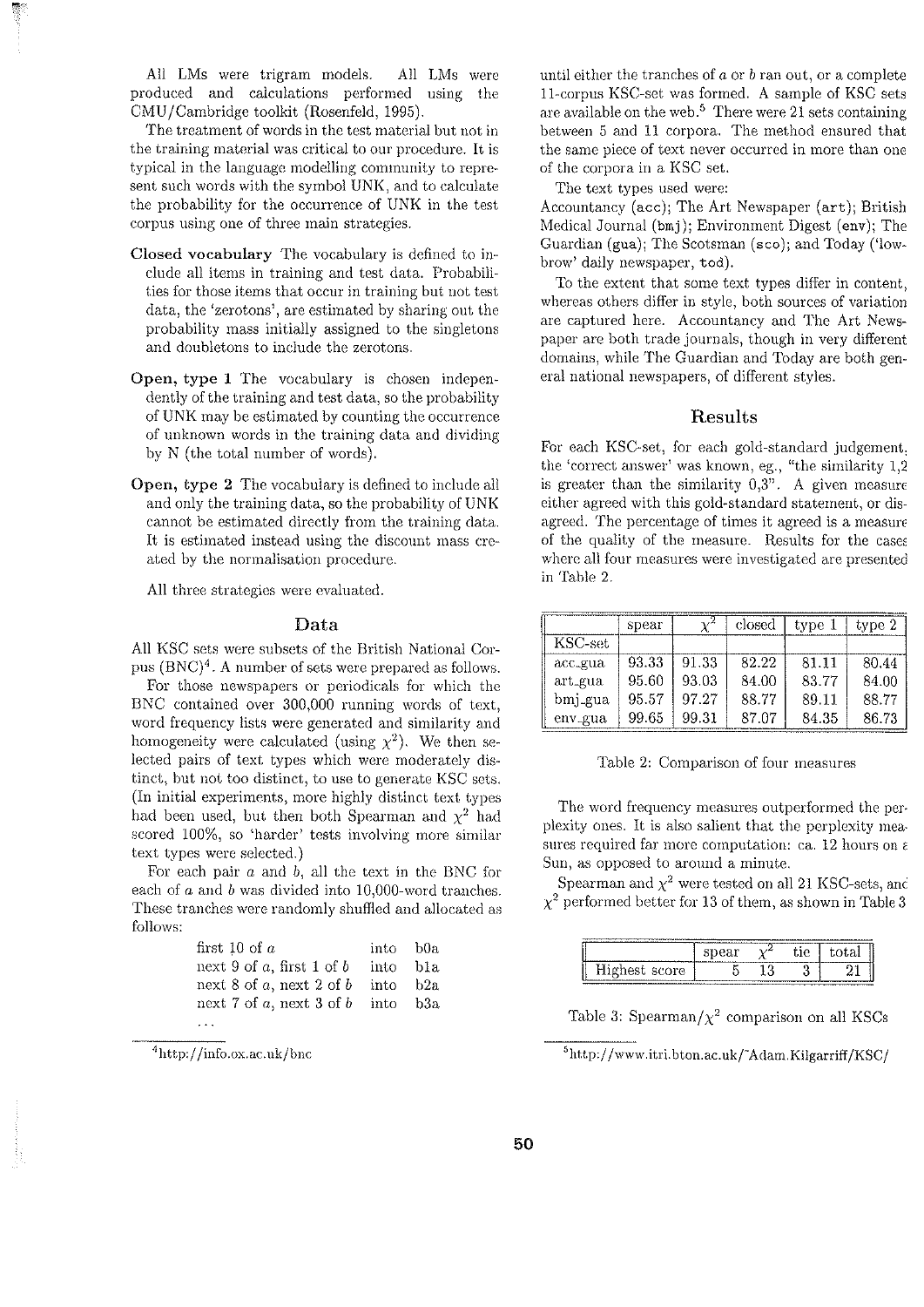The difference was significant (related t-test:  $t=4.47$ , 20DF, significant at 99.9% level).  $\chi^2$  was the best of the measures compared.

## Conclusions and further work

We have argued that computational linguistics is in urgent need of measures for corpus similarity and homogeneity. Without one, it is very difficult to talk accurately about the relevance of findings based on one corpus) to another, or to predict the costs of porting an application to a new domain. We note that corpus similarity is complex and multifaceted, and that different measures might be required for different purposes. However, given the paucity of other work in the field, at this stage it is enough to seek a single measure which performs reasonably.

The Known-Similarity Corpora method for evaluating corpus-similarity measures was presented, and measures discussed in the literature were compared using it. For the corpus-size used and this approach to evaluation,  $\chi^2$  and Spearman both performed better than any of three cross-entropy measures. These measures have the advantage that they are cheap and straightforward to compute.  $\chi^2$  outperformed Spearman.

Further work is to include:

- developing a scale-independent  $\chi^2$ -based statistic
- $\bullet$  investigating a 2-dimensional measure for similarity, with one dimension for closed-class words and another for open-class words, to see whether differences in style and in domain can be distinguished
- **e** evaluation of a log-likelihood-based measure, and of different vocabulary-sizes for open models. Then it will be possible to compare the 500-word measure for spearman and  $\chi^2$  more directly with the perplexity measures
- gathering data on the actual costs of porting systems, for correlation with results given by similarity measures
- comparing the method with Biber's feature-set and analysis.

#### References

- Biber, Douglas. 1988. *Variation across speech and writing.* Cambridge University Press.
- Biber, Douglas. 1993. Using register-diversified corpora for general language studies. *Computational Linguistics,* 19(2):219-242.
- Biber, Douglas. 1995. *Dimensions in Register Variation.* Cambridge University Press.
- Charniak, Eugene. 1993. *Statistical Language Learning.* MIT Press, Cambridge, Mass.
- Church, Kenneth W. and Robert L. Mercer. 1993. Introduction to the special issue on computational linguisties using large corpora. *Computational Linguistics,* 19(1):1-24.
- Dunning, Ted. 1993. Accurate methods for the statistics of surprise and coincidence. *Computational Linguistics*, 19(1):61-74.
- Johansson, Stig and Knut Hofland, editors. 1989. *Frequency Analysis of English vocabulary and grammar. based on the LOB corpus.* Clarendon, Oxford.
- Kilgarrifl', Adam. 1996. Which words are particularly chara.cteristie of a text? a survey of statistical approaches. In *Language Engineering for Document Analysis and Recognition*, pages 33-40, Brighton, England, April. AISB Workshop Series.
- Kilgarriff, Adam. 1997. Using word frequency lists to measure corpus homogeneity and similarity between corpora. In *Proceedings, ACL SIGDAT workshop on very large corpora*, pages 231-245, Beijing and Hong Kong, August.
- Mosteller, Frederick and David L. Wallace. 1964. *Applied Bayesian and Classical Inference - The Case of The Federalist Papers.* Springer Series in Satistics, Springer-Verlag.
- Rayson, Paul, Geoffrey Leech, and Mary Hodges. 1997. Social differentiation in the use of English vocabulary: some analysis of the conversational component of the British National Corpus. *International Journal of Corpus Linguistics,* 2(1):133-152.
- Rose, Tony, Nicholas Haddock, and Roger Tucker. 1997. The effects of corpus size and homogeneity on language model quality. In *Proceedings, ACL SIG-DAT workshop on very large corpora, pages 178-191,* Beijing and Hong Kong) August.
- Rosenfeld, Ronald. 1995. The CMU Statistical Language Modelling Toolkit and its usc in the 1994 ARPA CSR Evaluation. In *Proc. Spoken Language Technology Workshop, Austin, Texas.*
- Roukos, Salim, 1996. *Language Representation*, chapter 1.6. National Science Foundation and European Commission, www.cse.ogi/CSLU/HLTsurvey.html.
- Salton, Gerard. 1989. *Automatic Text Processing.*  Addison-Wesley.